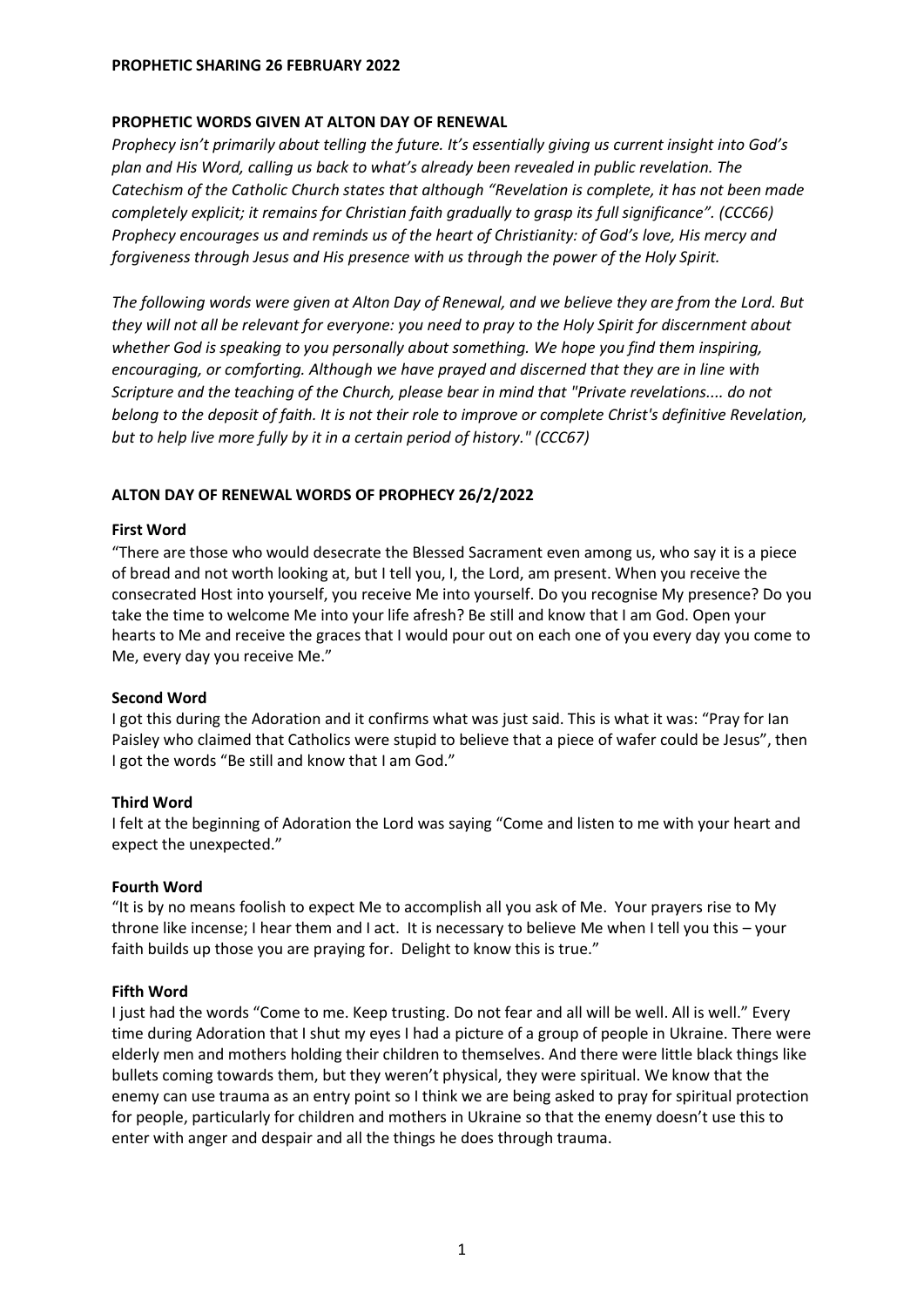## **Sixth Word**

I feel that God wants many of us to go deeper and to yield more completely to his love, but this is a specific word I think, for a few people here.

"When you look into the night sky and see the stars and planets arrayed before you, who do you see? When you feel the warmth of the sun peeking through the noonday clouds, whose warmth is it that you feel? When you hear those little birds singing before the dawn, in whose promises do you hope and trust?

"Do you not know I have called you out of darkness into my glorious light? It grieves me when I hear you say you feel unworthy. Who was it that I died for, hanging on that cross of wood, if it was not for you? Why are you listening to the devil's lies? I have redeemed you because I love you. I have adopted you into my family and made a place for you in my house, because of my love for you. Have I not freely given you all these things? My children, give me your whole heart freely and without holding back. I am waiting to embrace you in my arms of love and mercy. I so long to fill you to overflowing with joy, abundant life and my Holy Spirit. My chosen ones, I am calling you, return to me and don't hold back. "

1 Peter 2:9-10 *But you are a chosen people, a royal priesthood, a holy nation, God's special possession, that you may declare the praises of him who called you out of darkness into his wonderful light. Once you were not a people, but now you are the people of God; once you had not received mercy, but now you have received mercy*.

### **Seventh word**

We just heard a couple of people mention about "heart" and of course in this time we are living at the moment there is a famous passage of Ezekiel 36:26 and I was reflecting on that in the Adoration: "I will give you a new heart, and a new spirit I will put within you; and I will remove the heart of stone from your flesh and give you a heart of flesh.

# **Eighth word**

This is a word of encouragement I believe. I read it this morning in "The Big Picture", the Scripture passage. I think it carries on from what was said Just now (in the sixth word). St Paul says "I am convinced that nothing can ever separate us from his love: life can't, the angels can't, the demons can't. Our fears for today, our worries about tomorrow and even the powers of hell can't keep God's love away. Nothing in all creation will ever be able to separate us from the love of God that is revealed in Christ Jesus our Lord." (*Romans 8:38-39 New Living Translation)*

I really believe that's a word of encouragement about God's love and I also sensed the other day the Lord saying: "Trials are never wasted in the Kingdom of God." And I just have this sense that if we don't spend more time with the Lord, we will become more and more spiritually malnourished. But the more time we spend with the Lord, when he's able to speak to us, then we will become more and more enveloped in the love of Christ so that, whatever trials come, then we will be able to manage them by the love of God. It's a word of encouragement particularly for those who are going through trials at this time.

# **Ninth Word**

I wanted to share what I often feel when I'm pondering the Holy Spirit, pondering God. I often randomly open the Bible and I get Psalm 139:1-6 "O Lord you have searched me and know me…etc." Pondering this beautiful Psalm in Adoration I wrote a poem some years ago – it's only short.

Thank you, God, that I, who am nothing Is heard by You, who is everything.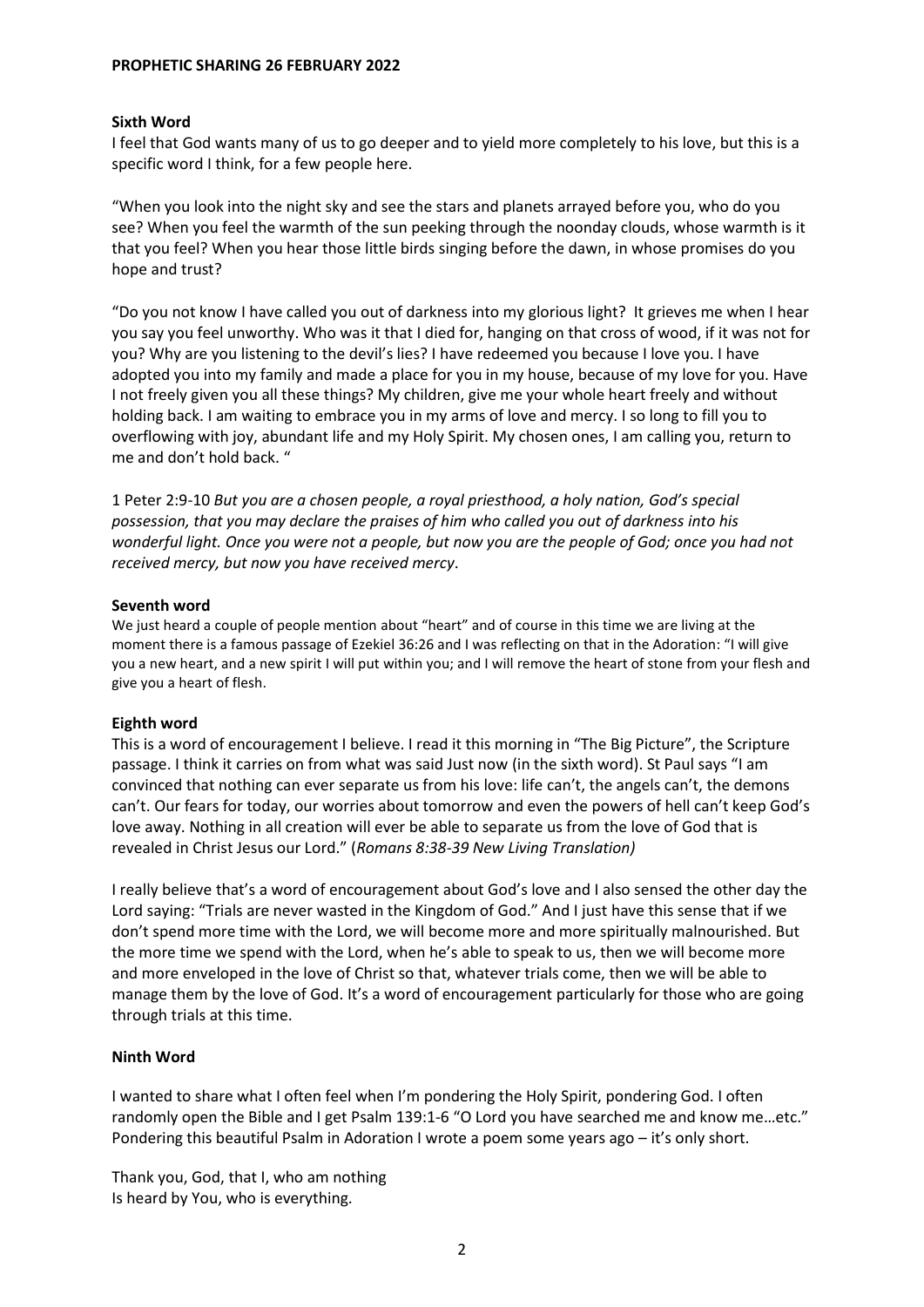When I ponder this sublime realisation A surge of immense love wells up in my heart Flooding my entire being and I feel Your presence.

That You hear me and that I can talk to You - A child to a loving Father How great and beautiful You are! And that You, unfathomable and mysterious Love us in our ordinariness and smallness and imperfection Among the billions and trillions of people To whom you have given life! Thank you, God of the Living. Amen. *(Juliehughespoetry(c)poetry2017)*

### **Tenth word**

"Why do you not open yourself to my tender loving embrace?"

### **Eleventh word**

I saw a stream of refugees who came to us ...they were strong in faith and strengthened and enlivened our churches.

## **Twelfth word**

Image of Jesus in white with His arms open wide.

### **Thirteenth word**

About the earlier word seeing spiritual attack in Ukraine: for the last 2 days, when I pray for Ukraine, I see warrior angels covering Ukraine, like the Angels of Mons

#### **Fourteenth word**

I had the words " Come unto me all you are weary and burdened"

#### **Fifteenth word**

I saw the Eucharist spinning in the monstrance, shining Gods light out like a lighthouse to show the way.

#### **Sixteenth word**

I have seen angels protecting Ukraine when I have been praying too.

#### **Seventeenth word**

"I have your heart but I need your time also."

#### **Eighteenth word**

Thanks to the people who had seen angels of protection over Ukraine. Now I understand why the picture I had looked strange. The bullets were bouncing off the people! Thank You Lord